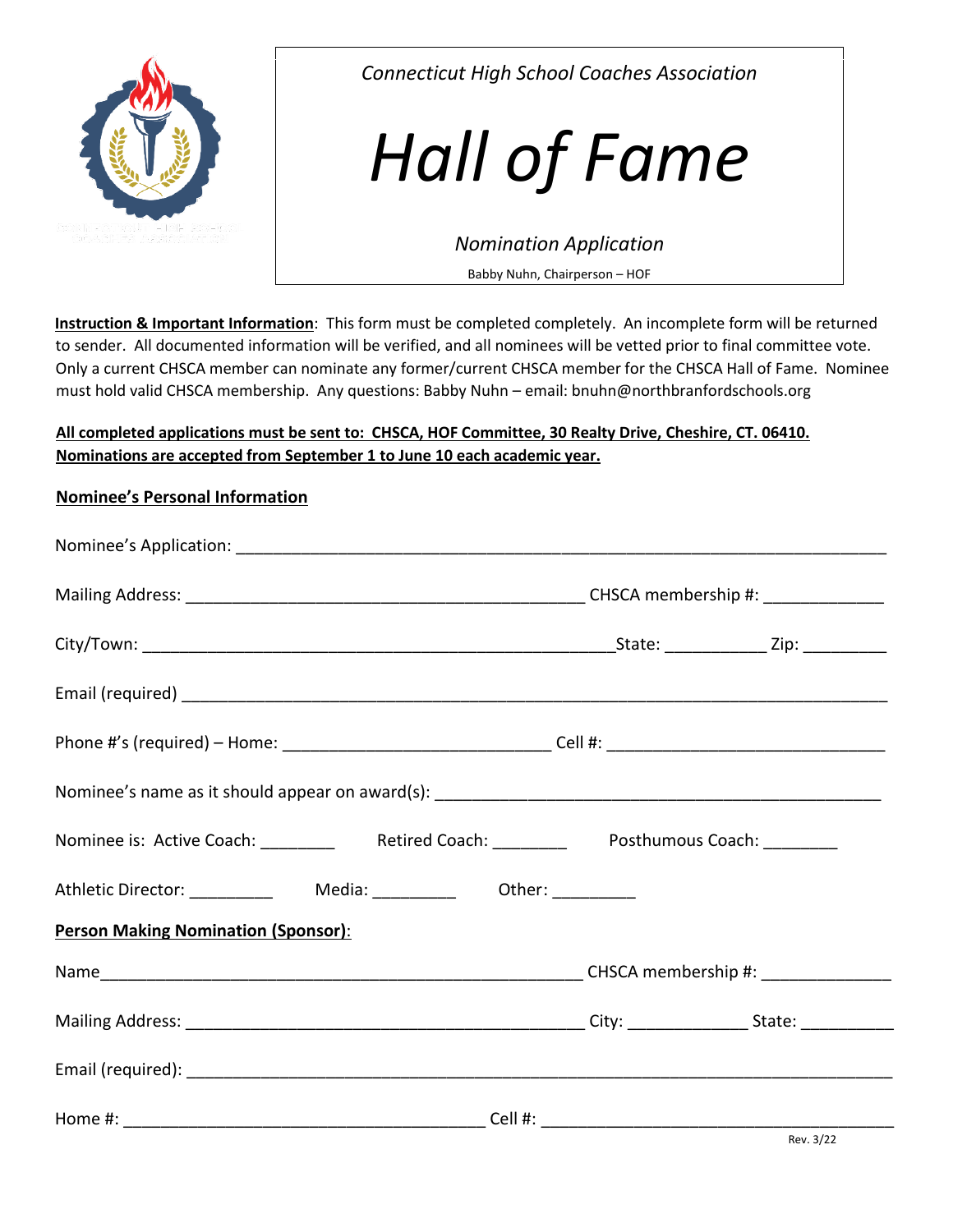#### **Coaching History:**

| <b>Start Date</b><br><b>End Date</b> | <b>School</b><br>(Full Name of High School) | City/Town | <b>Sports Coached &amp; Title</b><br>(Example - Head Coach / Assistant) | <b>Total Years</b> |
|--------------------------------------|---------------------------------------------|-----------|-------------------------------------------------------------------------|--------------------|
|                                      |                                             |           |                                                                         |                    |
|                                      |                                             |           |                                                                         |                    |
|                                      |                                             |           |                                                                         |                    |
|                                      |                                             |           |                                                                         |                    |
|                                      |                                             |           |                                                                         |                    |
|                                      |                                             |           |                                                                         |                    |

## **Total number of years as a Head Coach:**

|                                              | (sport) | (number)                                        |  |
|----------------------------------------------|---------|-------------------------------------------------|--|
|                                              |         |                                                 |  |
|                                              |         | _ for _________________________________ seasons |  |
|                                              |         |                                                 |  |
| Total number of years as an Assistant Coach: |         |                                                 |  |
|                                              |         | for _______________________________ seasons     |  |
|                                              |         | for ________________________________ seasons    |  |
|                                              |         |                                                 |  |

#### **Varsity Head Coach Win / Loss Data:**

Information: Win / Loss/ Tie record verses common opponent only. Result of multi team meets, matches, league, or state competitions not to be considered.

|                     | Losses:                                                                                                                                                                                                                        |                |                            |  |
|---------------------|--------------------------------------------------------------------------------------------------------------------------------------------------------------------------------------------------------------------------------|----------------|----------------------------|--|
|                     |                                                                                                                                                                                                                                |                | Total Games/Matches/Meets: |  |
| Wins: $\frac{1}{2}$ | Losses: the contract of the contract of the contract of the contract of the contract of the contract of the contract of the contract of the contract of the contract of the contract of the contract of the contract of the co |                |                            |  |
|                     |                                                                                                                                                                                                                                |                | Total Games/Matches/Meets: |  |
| Wins:               | Losses:                                                                                                                                                                                                                        | Ties _________ | Win %                      |  |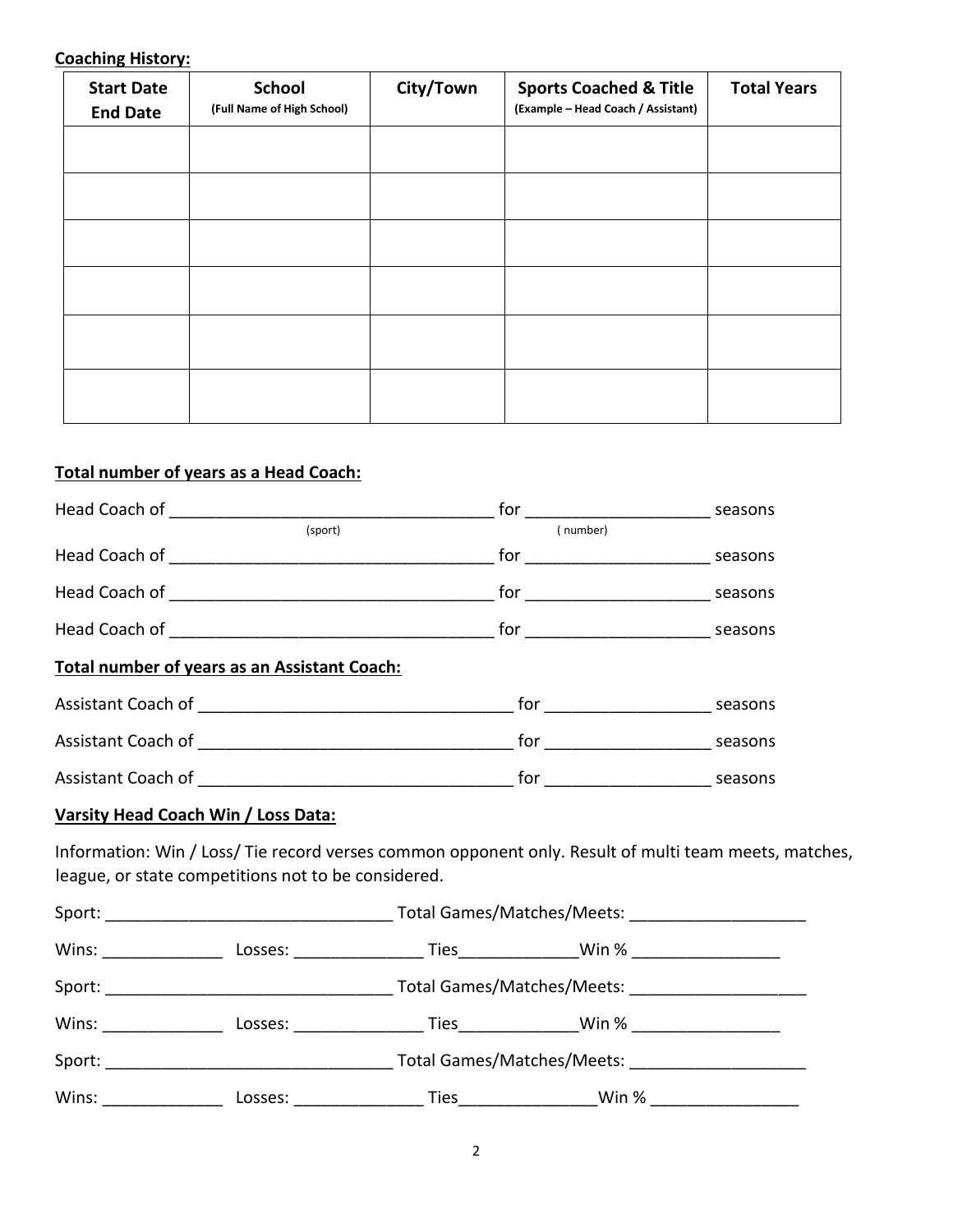#### **Team Championships:**

Detail history of championship(s) – league and/or state.

1. State Championship(s) a. How many? \_\_\_\_\_\_\_\_\_\_ Sport: \_\_\_\_\_\_\_\_\_\_\_\_\_\_\_\_\_\_\_\_\_\_\_\_\_\_\_Year(s) \_\_\_\_\_\_\_\_\_\_\_\_\_\_ b. How many? Sport: Sport: Year(s) c. How many? \_\_\_\_\_\_\_ Sport: \_\_\_\_\_\_\_\_\_\_\_\_\_\_\_\_\_\_\_ Year(s) \_\_\_\_\_\_\_\_\_\_\_\_\_\_ d. How many? \_\_\_\_\_\_\_ Sport: \_\_\_\_\_\_\_\_\_\_\_\_\_\_\_\_\_\_\_ Year(s) \_\_\_\_\_\_\_\_\_\_\_\_\_\_ 2. State Semi-Final(s): a. How many? equally respect: the sport: the vertex of Year(s) and Mean of Sport: b. How many? early Sport: The Mear(s) and Mear(s) and Mear(s) and Mear(s) and Mear(s) and Mear(s) and Mear(s)  $\sim$  Mear(s) c. How many? Sport: Sport: Year(s) d. How many? \_\_\_\_\_\_\_ Sport: \_\_\_\_\_\_\_\_\_\_\_\_\_\_\_\_\_\_\_ Year(s) \_\_\_\_\_\_\_\_\_\_\_\_\_\_

#### **Team Championships:**

Detail history of championship(s) – league and/or state.

| 3. League/Conference Championship(s) |                                                                                                                                                                                                                                |         |
|--------------------------------------|--------------------------------------------------------------------------------------------------------------------------------------------------------------------------------------------------------------------------------|---------|
| 1. How many? ________________        | Sport: the state of the state of the state of the state of the state of the state of the state of the state of the state of the state of the state of the state of the state of the state of the state of the state of the sta | Year(s) |
| 2. How many?                         | Sport: the state of the state of the state of the state of the state of the state of the state of the state of the state of the state of the state of the state of the state of the state of the state of the state of the sta |         |
| 3. How many?                         | Sport: the state of the state of the state of the state of the state of the state of the state of the state of the state of the state of the state of the state of the state of the state of the state of the state of the sta | Year(s) |
| 4. How many?                         | Sport:                                                                                                                                                                                                                         | Year(s) |

#### **Coaching Honors**:

Any recognition/awards earned by you because of your work as a high school head varsity coach. Example: COTY award, CHSCA All Star Coach, Sport Association, Local/School HOF, Sportsmanship

| <b>Date of Award</b> | <b>School / Organization</b><br>(Full Name of High School) | City/Town | <b>Award Title</b> |
|----------------------|------------------------------------------------------------|-----------|--------------------|
|                      |                                                            |           |                    |
|                      |                                                            |           |                    |
|                      |                                                            |           |                    |
|                      |                                                            |           |                    |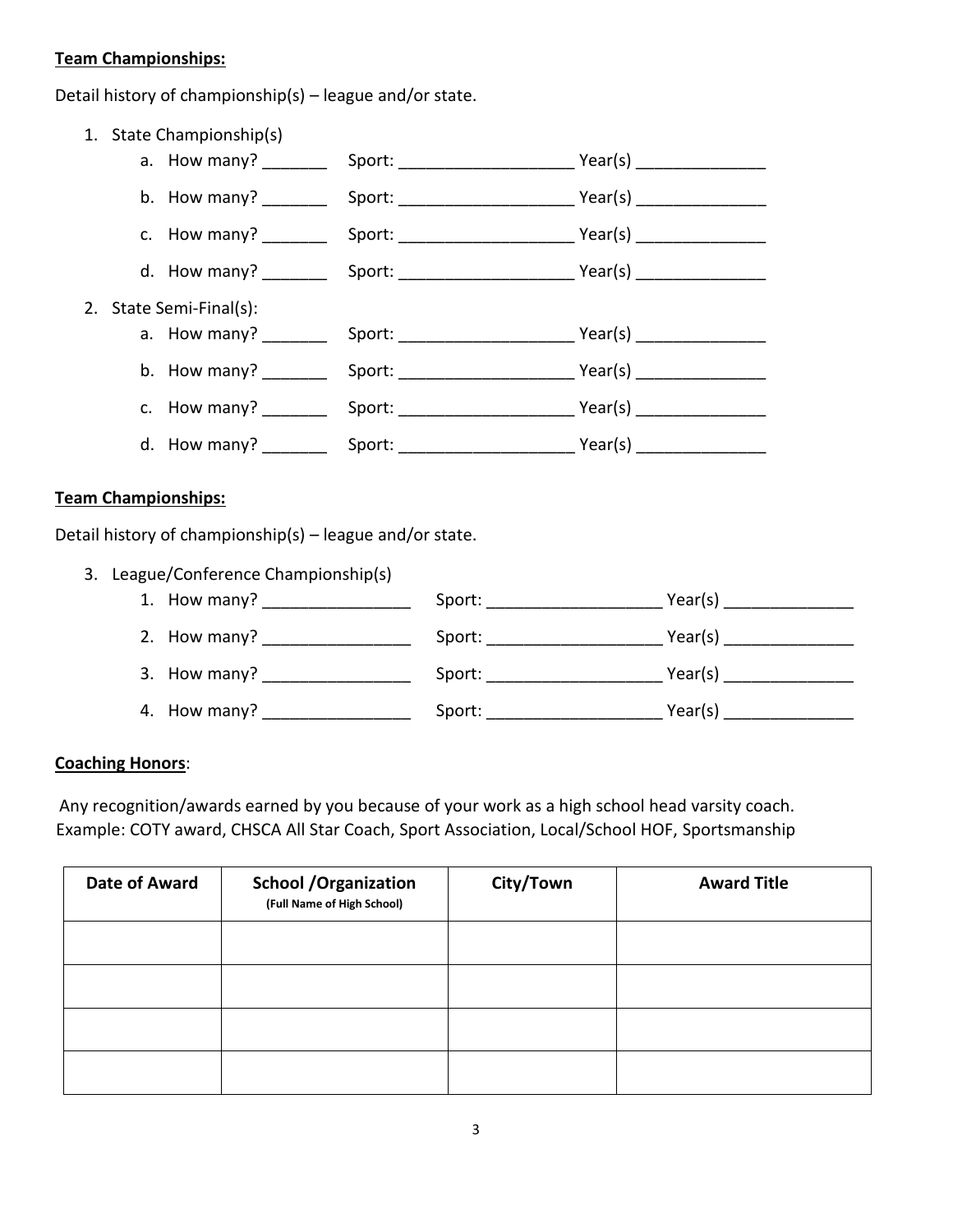# **Service to the CHSCA, CIAC, or any other Coaching Related Association**

| Date(s) of Service | Organization | <b>Title</b><br>President, Chair, Committee Member |
|--------------------|--------------|----------------------------------------------------|
|                    |              |                                                    |
|                    |              |                                                    |
|                    |              |                                                    |
|                    |              |                                                    |

## **Community Recognitions:**

| Date of Award | Organization | City/Town | <b>Recognition/Award Title</b> |
|---------------|--------------|-----------|--------------------------------|
|               |              |           |                                |
|               |              |           |                                |
|               |              |           |                                |

# **Additional Supportive Information:**

Attach separate sheet if necessary